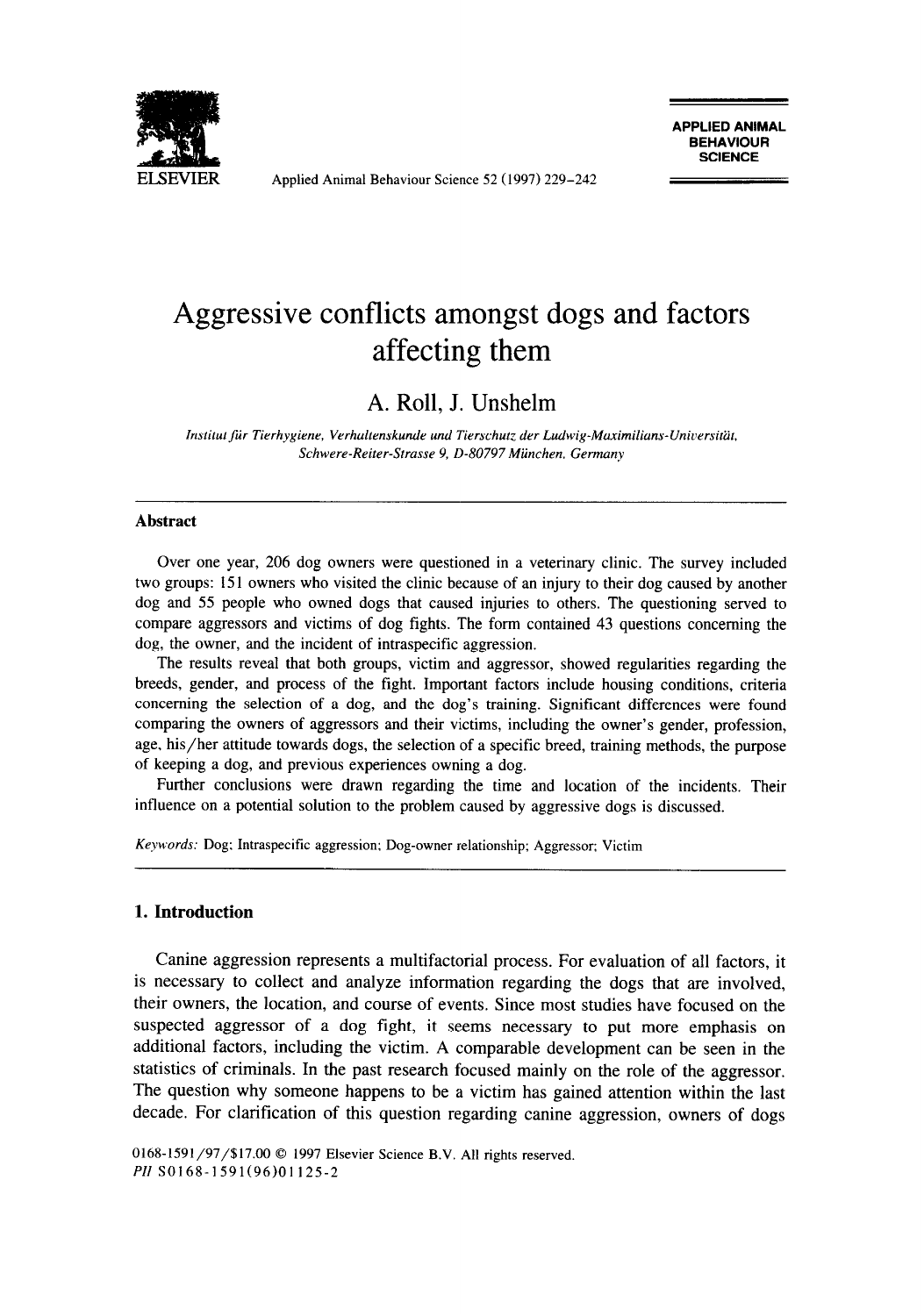that bit another dog or were bitten themselves were asked to participate in a study on reasons, backgrounds and chain of events of dog fights in a city. The results should serve to prevent problems caused by so-called canine aggressiveness and to provide suggestions for an improvement of the current situation. Therefore, the main focus does not involve the spectacular individual case, but all factors, leading to the rather prejudiced diagnosis: 'aggressive dog'.

#### 2. **Breed-related problems**

A large variety of papers regarding intraspecific aggression is found in the literature. More recently, the extensive discussion of so-called 'fighting-dogs' by the German and British media, has led to controversial public opinions. In some cases, it has been suggested that these dogs are generally endangering the public. Some breeds are considered 'evil' and dangerous, which has resulted in the suggestion to prohibit ownership of any dog belonging to the specific breed. This statement does not take the individual situation into consideration. The other party, mostly owners of dogs that are considered to be 'fighting-dogs', tries to deny the existence of potentially aggressive breeds and insists that accidents are basically rare and harmless. Due to public pressure, several German states have issued regulations preventing public endangerment by aggressive dogs. These regulations include definitions of 'dangerous' breeds which vary locally. Specific dogs have to be kept on leash or muzzled in public. In some cases, one must apply for permission to keep or breed the dogs listed in the regulations, which may be generally denied.

A retrospective study of all cases of canine aggression registered between 1986 and 1991 in Munich showed that aggressors were predominantly found amongst German Shepherds and German Shepherd mongrels, Rottweilers, Great Danes, Boxers, Doberman Pinschers, and Bull Terriers (Unshelm et al., 1993). Statistics published by the city council of Cologne, Germany, showed that in most cases the aggressors were found amongst certain breeds, such as the German Shepherd, Rottweiler, Giant Schnauzer, Great Dane, Boxer, and Doberman Pinscher (City of Cologne, 1991) Stadt Koln, 1991. This survey also included data on legal actions taken against owners of dogs which caused injuries to people in Dortmund, Germany, between 1988 and 1990. The aggressors were mainly German Shepherds, Mongrels, Rottweilers and Bull Terriers.

The Ministry of Internal Affairs of the German state of Nordrhein Westfalen Landesregierung Nordrhein-Westfalen, 1990 pronounced that during 1990, 34 dogs were shot by police officers after endangering, injuring, or lethally injuring humans. This group included 16 German Shepherds, five Pit Bull Terriers, three Boxers, two Rottweilers and two Bemese Mountain dogs.

Becker (1993) reported that nine out of 18 attacks on a person which required his testimony as an expert witness, involved German Shepherds and German Shepherd mongrels.

Statistics of veterinarians on dogs that had to be euthanized because of their aggressiveness, indicate the potential danger represented by certain breeds. Studying complaints about canine aggressiveness within her own and a neighbouring veterinary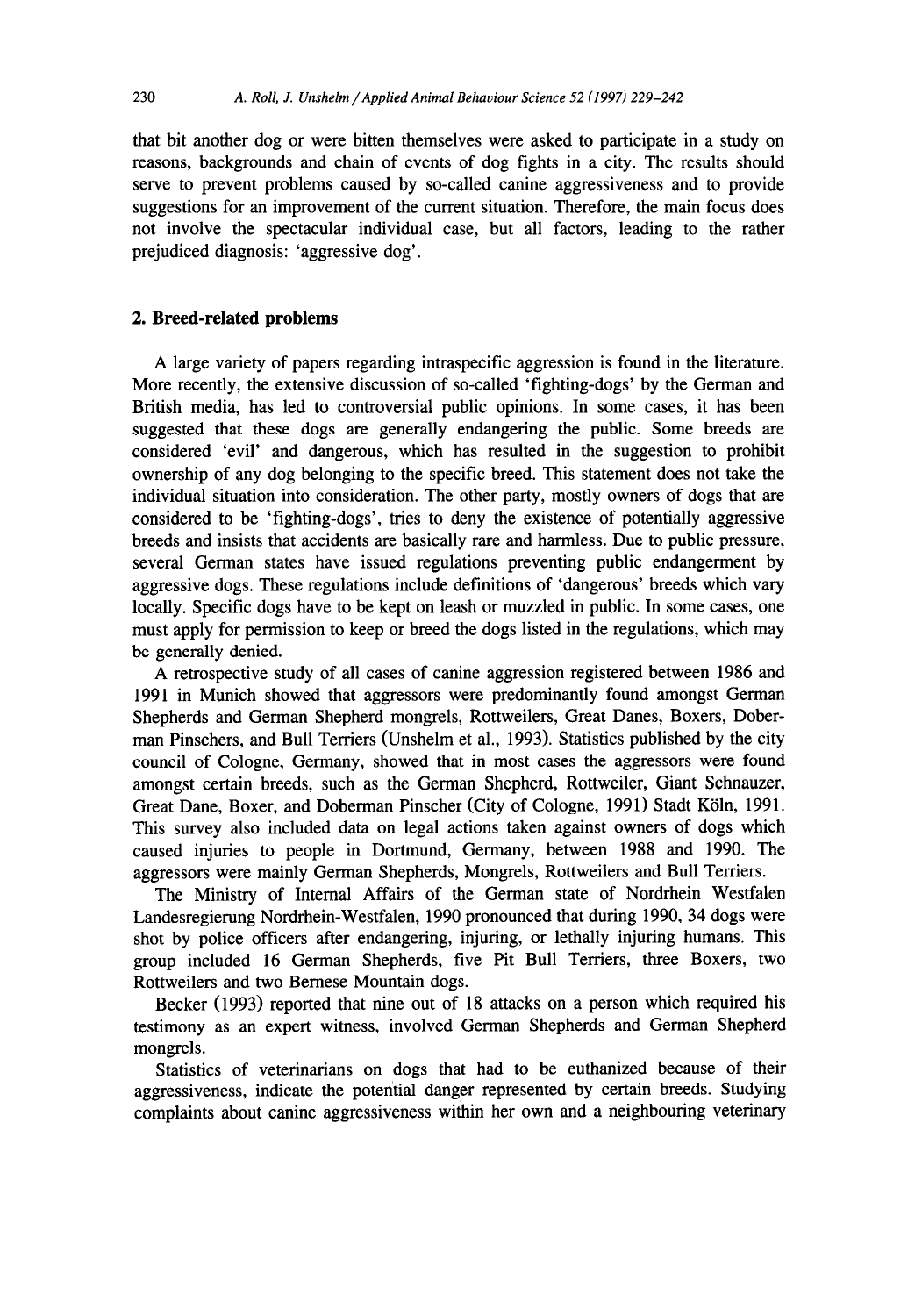clinic, Rehage (1992) found that red Cocker Spaniels, followed by Rottweilers had to be put **down more frequently than one would** expect compared with the frequency of breed occurrence within the German dog population. Besides the involvement of certain breeds, it seems that the location of a fight, the use of a leash and the owner's behaviour is of importance. Statistics published by an Austrian insurance company show that in 3 1.8% of the cases an aggressive incident occurred within the dog's own territory, 30,6% took place within the neighbourhood, and 37.6% in an unfamiliar area. A total of 52.6% of these dogs were off leash (Temon, 1992).

Our own studies show that dog fights occur predominantly in public, e.g. on streets and side walks (74.8%); in parks (9.2%); in public buildings (8%); as well as in private locations and playgrounds (6%). Sixty-eight percent of the dogs were off leash, of which 8.7% were found to be roaming without their owner (Unshelm et al., 1993).

A total of 70% of 1532 dog bites registered in the city of Berlin, Germany, occurred while the dogs were off leash (Kolbe, 1983), and 15.3% of the cases involved dogs that had previously been involved in fights. However, in Munich, Germany, one third of the dogs involved in an aggressive incident had shown similar behaviour once before, and one third had previously been involved in a fight at least twice.

The majority of publications emphasize that canine aggressiveness presents a multifactorial event. The dog owners, their own behaviour, and their reasons for selecting a certain breed are essential factors that have to be taken into consideration.

Only limited information on the victims of aggressive dogs and their owners is available. The cases of canine aggression directed against children commonly attract a lot of attention. Most cases involve the family's own dog, or take place when a dog is tied outside a store, waiting for the owner to return. Common causes include a lack of education of the children and insufficient training of the dog by the parent and/or owner. The statistics published by the 'German Society for the Prevention of Cruelty to Children' (1986) have to be regarded with caution, since they are based on an assortment of newspaper and journal articles.

# 3. **Animals, material and methods**

Within an observation period of one year, 206 dog owners answered a questionnaire while visiting a veterinary clinic in Frankfurt on Main, Germany. This group consisted of two categories of owners: (1) People  $(n = 151)$  presenting their dog because of an injury caused by another dog; (2) People ( $n = 55$ ) presenting a dog which had initiated a dog fight and requiring the help of a veterinarian. Evaluation of the severity of the injury served as an indicator or measure of aggression level. Although the term 'intraspecific aggression' may incorporate more than the fight itself, it was necessary to define an objective method to evaluate the data provided, which naturally contained very emotional statements.

To draw a representative picture of the situation, we attempted to collect data from different groups of owners with respect to their social background. We therefore chose a 24 h emergency clinic treating the dogs of clients from different areas of a large city. A standardized questionnaire was used to collect the data to guarantee continuity and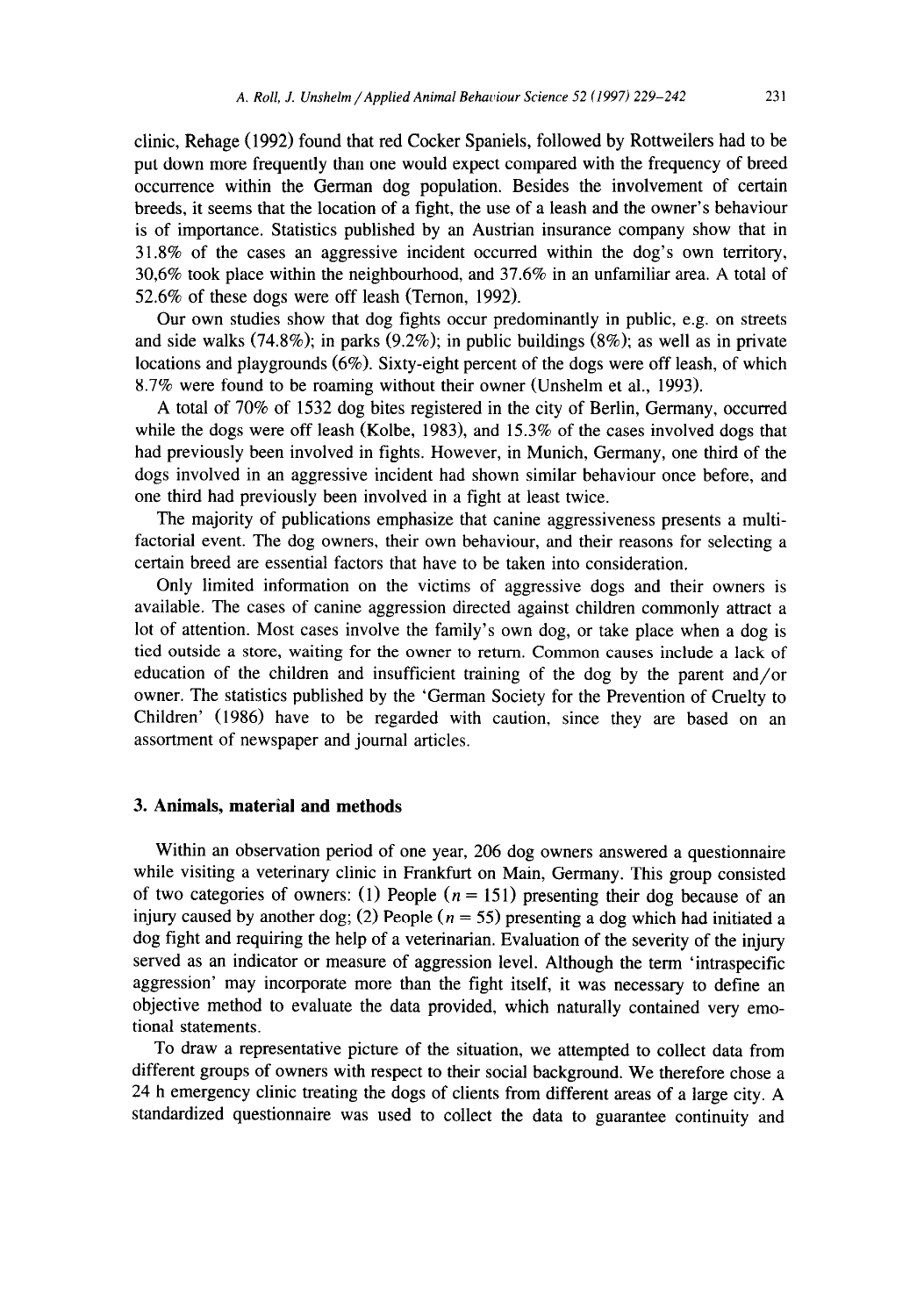objectivity. For the comparison of dogs that had bit another dog and those that were bitten by others, owners of both groups were included. For simplicity, they will be called 'aggressors' and ' victims',

The questionnaire contained 43 items, subdivided into five areas. The first part included the signalement of the dog. Secondly, the owners were asked about the acquisition of the animal, the age of the dog at the time of the purchase, the owner's reasons for choosing the specific breed and gender, and the dog's role within the household. The third part of the questionnaire dealt with information regarding the owners, as well as the character, behaviour, and obedience of the dog. In the fourth part, the owners answered questions about their daily interaction with the dog. Part five included detailed questions regarding the time, location and behaviour of dog and the owner during the aggressive incident. The owners were asked about their attempts to intervene, their willingness to take responsibility, and the kind and intensity of injuries to both aggressor and victim. In addition, the owners were asked if one of the animals was kept on a leash during the fight, and if their dog was bitten or had bitten another dog previously.

Depending on the individual question, information regarding the aggressor ( $n = 55$ ) and the victim  $(n = 151)$  was compared, or presented as one group, in which case the sample size was  $n = 206$ .

## 4. **Results and discussion**

The main focus of this study was directed to breed, gender, origin, and training of both victim and aggressor. Regarding the fight itself, the main interest was in the location, time, course of events, and the question of whether a fight could have been prevented if the dogs had been kept on a leash.

Since whether a dog happens to be a victim or an aggressor is probably linked to the owner's personality and behaviour, it is interesting to see if there is a significant difference between the owners of dogs that have been aggressors and those that have been victims.

Table 1 includes a list of victims and aggressors, or dogs that have been bitten and dogs that bit another dog. Percentages are of the total number of cases seen  $(n = 206)$ . Interpretating the number of dogs of each breed that has been involved in a dog fight relative to the number of dogs belonging to a specific breed in Germany requires certain caution. Therefore, Table 2 includes the percentage of occurrence of the most common breeds of dogs involved in fights for victims as well as aggressors. This distribution is compared with the number (in percent) of dogs per breed registered by the 'Verband fur das Deutsche Hundewesen, VDH' VDH, 1986-1991. Compared with the numbers of pure bred dogs registered in Germany, German Shepherds, Rottweilers, Hovawarts, Great Danes, Doberman Pinschers and Boxers are over-represented within the group of aggressors. So-called 'fighting dog breeds', including Bull Terriers, Staffordshire Terriers, American Staffordshire Terriers, and Pit Bull Terriers, are found to be the aggressor in 8.2% of the fights, again indicating their over-representations amongst the aggressors.

Victims of aggressive dogs are mostly Dachshunds, Poodles, Doberman Pinschers,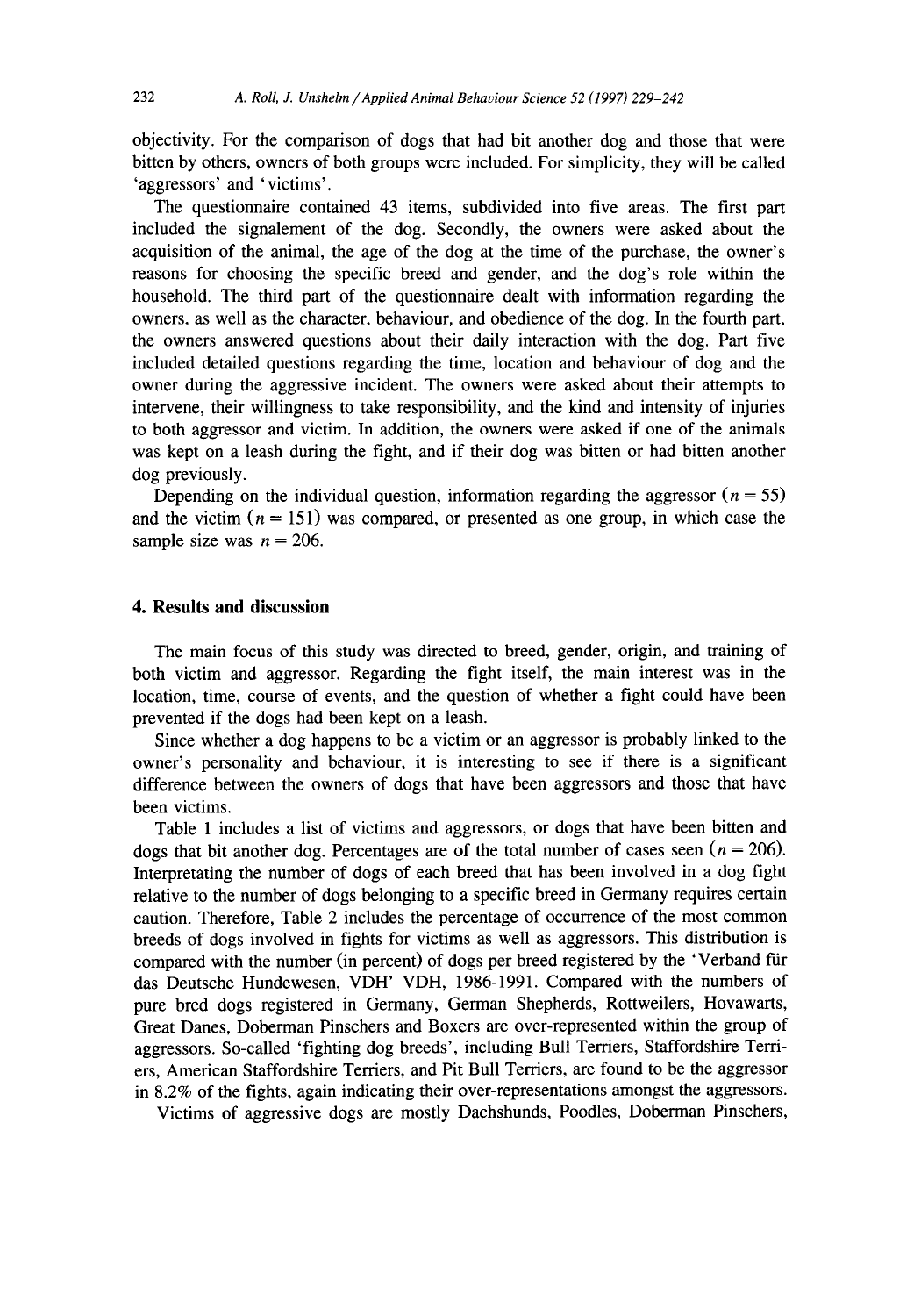Cocker Spaniels, Boxers, Yorkshire Terriers and West Highland Terriers. Since mongrels are not registered by the VDH it is not possible to make a judgment regarding the likelihood of their involvement in dog fights in relation to their distribution within the population.

The distribution of the victims' and aggressors' genders is included in Fig. 1. Victims as well as aggressors are mainly to be found amongst intact male dogs.

The background of the dogs is illustrated in Fig. 2, illustrating that compared with the relatively low percentage of dogs that were bitten (39.7%), many dogs that caused an injury were purchased from a breeder (61.8%). Dogs acquired from an animal shelter or friends, are more frequently found within the group of victims. These results indicate that the systematic selection of a specific breed and a matching breeder represents an important factor in determining whether a dog will belong to the group of aggressors in case of a confrontation.

About 67% of the owners report that their dog has a tendency to attack others (Fig. 3). This finding emphasizes the fact that the problem is caused by dogs that fight repeatedly, involving the role played by the dog, as well as the influence of the owner. Eighty-eight percent of the dogs involved in this study were found to be involved in more than one event of intraspecific aggression. Therefore. it is obvious that the responsibility for the problem of canine aggressiveness rests with a considerably smaller percentage of aggressive dogs and their owners. Measures for the prevention of this problem should be taken accordingly.

The dog's management by the owner has a clear impact on its behaviour (Fig. 4). A dog off leash behaves significantly differently from one kept on a leash, as well in the group of aggressors as in the group of victims. However, this picture might be influenced by the fact that the decision to keep the dog on a leash might be caused by potential aggressiveness. A lack of appropriate social interaction with con-specifics supports the dog's aggressive tendencies and may subsequently lead to behavioural problems. The present results show that 44% of the aggressors and victims of dog fights had few interactions with conspecifics between the age of 5 weeks and 5 months. Within this group, 35.5% of the owners reported that their dogs attack others occasionally. Dogs that grew up with another dog show this behaviour infrequently (7.3%). Thirty-one percent of dogs involved in a fight were known to be enemies previously. Therefore, the behaviour did not occur unexpectedly, and a fight could have been prevented by the owners, if they had intervened in time.

The commonly stated observation that dog fights occur more frequently if only one animal is kept on a leash was not well-supported by these data (Fig. 5). In the majority of the cases (56.3%) both dogs, aggressor and victim, were off leash. However, the data also indicated that the problem will not be completely solved with a leash law, since 13.6% of the aggressors and 35% of the victims were kept on a leash when the fight occurred. This finding emphasizes the role played by the owners in the case of a fight.

Fig. 6 illustrates that dogs which bite another dog are owned predominately by males. The dogs that belong in the group of victims of dog fights are mostly walked by a women. Therefore, we find that women own more dogs that are bitten by others than dogs that bite. Dogs owned and cared for by the entire family are for the most part found in the group of victims.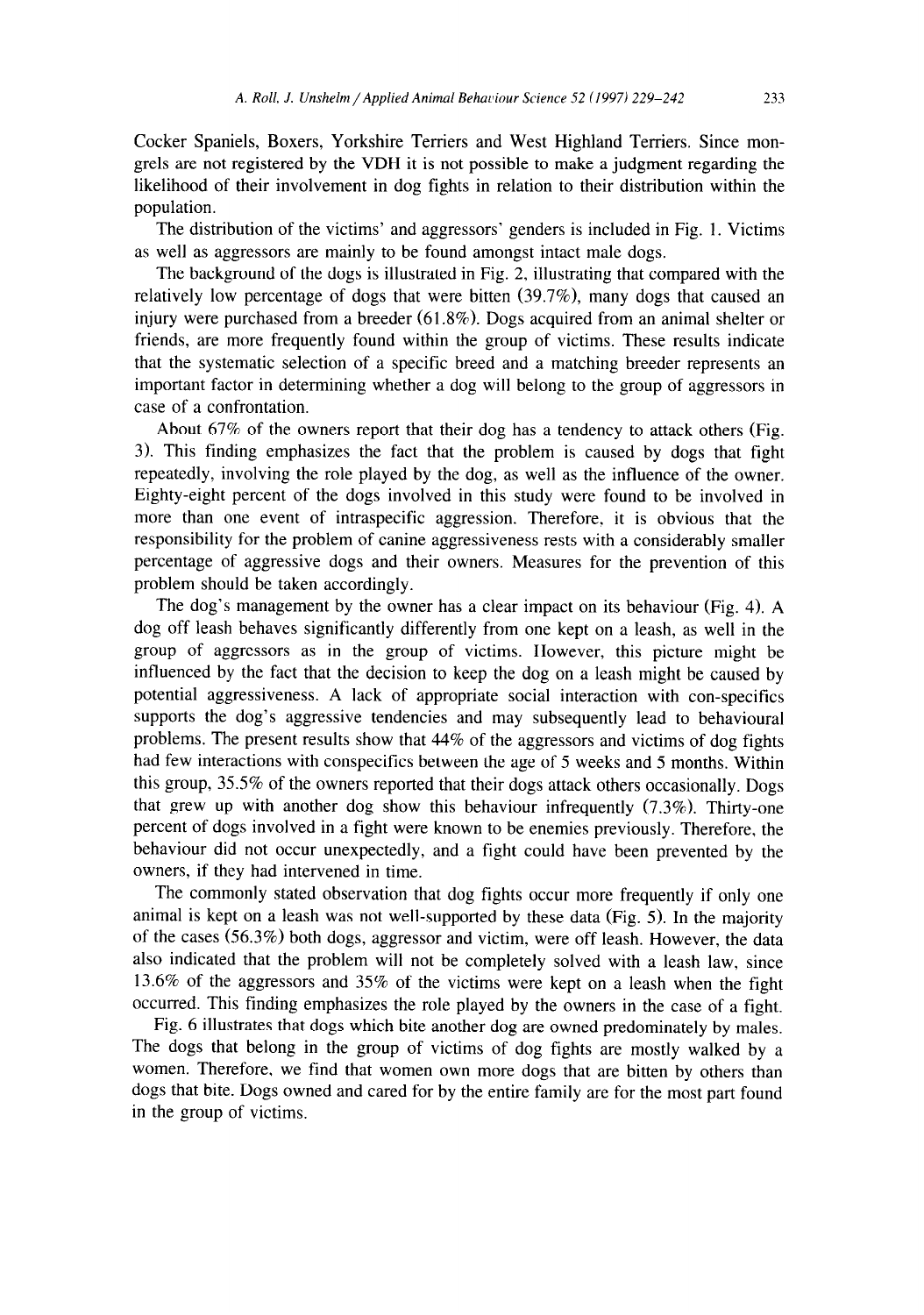| r<br>× |  |
|--------|--|
|--------|--|

Breed distribution of aggressors and victims

| Section         | <b>Breed distribution</b>       | Aggressor<br>number(total) | $\%$         | Victim number<br>(total) | %                    |
|-----------------|---------------------------------|----------------------------|--------------|--------------------------|----------------------|
| Sheep dogs      |                                 |                            |              |                          |                      |
|                 | German Shepherd                 | 73                         | 35.4         | 14                       | 6.8                  |
|                 | Shepherd-Mongrel                | 15                         | 7.3          | 4                        | 1.9                  |
|                 | Longhaired German Shepherd      | 1                          | 0.5          |                          | $\ddot{\phantom{a}}$ |
|                 | White German Shepherd           | ÷.                         |              | $\overline{2}$           | $\mathbf{1}$         |
|                 | Belgian Shepherd Dog            | $\overline{a}$             |              | $\mathbf{1}$             | 0.5                  |
|                 | Old English Sheepdog            | $\mathbf{1}$               | 0.5          | $\mathbf{1}$             | 0.5                  |
|                 | Collie                          |                            |              | $\mathbf{1}$             | 0.5                  |
|                 | <b>Bearded Collie</b>           |                            |              | $\mathbf{1}$             | 0.5                  |
| Mastiffs        |                                 |                            |              |                          |                      |
|                 | Hovawart                        | 6                          | 2.9          | 4                        | 1.9                  |
|                 | <b>Great Dane</b>               | 6                          | 2.9          |                          | $\overline{a}$       |
|                 | Boxer                           | 6                          | 2.9          | 7                        | 3.4                  |
|                 | Newfoundland                    | 1                          | 0.5          |                          |                      |
|                 | Saint-Bernard                   | 1                          | 0.5          |                          |                      |
|                 | Pinschers and Schnauzers        |                            |              |                          |                      |
|                 | Doberman Pinscher               | 5                          | 2.4          | 8                        | 3.9                  |
|                 | <b>Giant Schnauzer</b>          | 3                          | 1.5          | 5                        | 2.4                  |
|                 | <b>Standard Schnauzer</b>       | 3                          | 1.5          | $\overline{\mathbf{4}}$  | 1.9                  |
|                 | Miniature Schnauzer             |                            |              | 4                        | 1.9                  |
|                 | Sennenhunds and Cattle Dogs     |                            |              |                          |                      |
|                 | Rottweiler                      | 7                          | 3.4          | $\mathbf{1}$             | 0.5                  |
|                 | Rottweiler-crossbred            | 3                          | 1.5          |                          |                      |
|                 | <b>Bernese Mountain Dog</b>     | 3                          | 1.5          | $\mathbf{1}$             | 0.5                  |
| <b>Terriers</b> |                                 |                            |              |                          |                      |
|                 | Bullterrier                     | 5                          | 2.4          |                          |                      |
|                 | Staffordshire Bull Terrier      | 5                          | 2.4          | $\mathbf{1}$             | 0.5                  |
|                 | American Staffordshire Terrier  | $\overline{2}$             | $\mathbf{1}$ |                          | $\overline{a}$       |
|                 | West Highland White Terrier     | $\mathbf{1}$               | 0.5          | 5                        | 2.4                  |
|                 | <b>Scottish Terrier</b>         |                            |              | $\overline{2}$           | $\mathbf{1}$         |
|                 | Yorkshire-Terrier               |                            |              | 6                        | 2.9                  |
|                 | German Hunting Terrier          |                            |              | $\mathbf{1}$             | 0.5                  |
|                 | Fox Terrier                     |                            |              | $\overline{2}$           | 1                    |
|                 | Airedale Terrier                |                            |              | 3                        | 1.5                  |
|                 | <b>Springers and Retrievers</b> |                            |              |                          |                      |
|                 | Golden Retriever                | 4                          | 1.9          | 1                        | 0.5                  |
|                 | Cocker Spaniel                  | 3                          | 1.5          | 8                        | 3.9                  |
|                 | Labrador Retriever              |                            |              | 2                        | $\mathbf{1}$         |
| Pointers        |                                 |                            |              |                          |                      |
|                 | 'Hunting dog'                   | 2                          | $\mathbf{1}$ | 2                        | $\mathbf{I}$         |
|                 | German Shorthaired and          | $\overline{2}$             | $\mathbf{1}$ | $\overline{2}$           | $\mathbf{1}$         |
|                 | <b>Wirehaired Pointer</b>       |                            |              |                          |                      |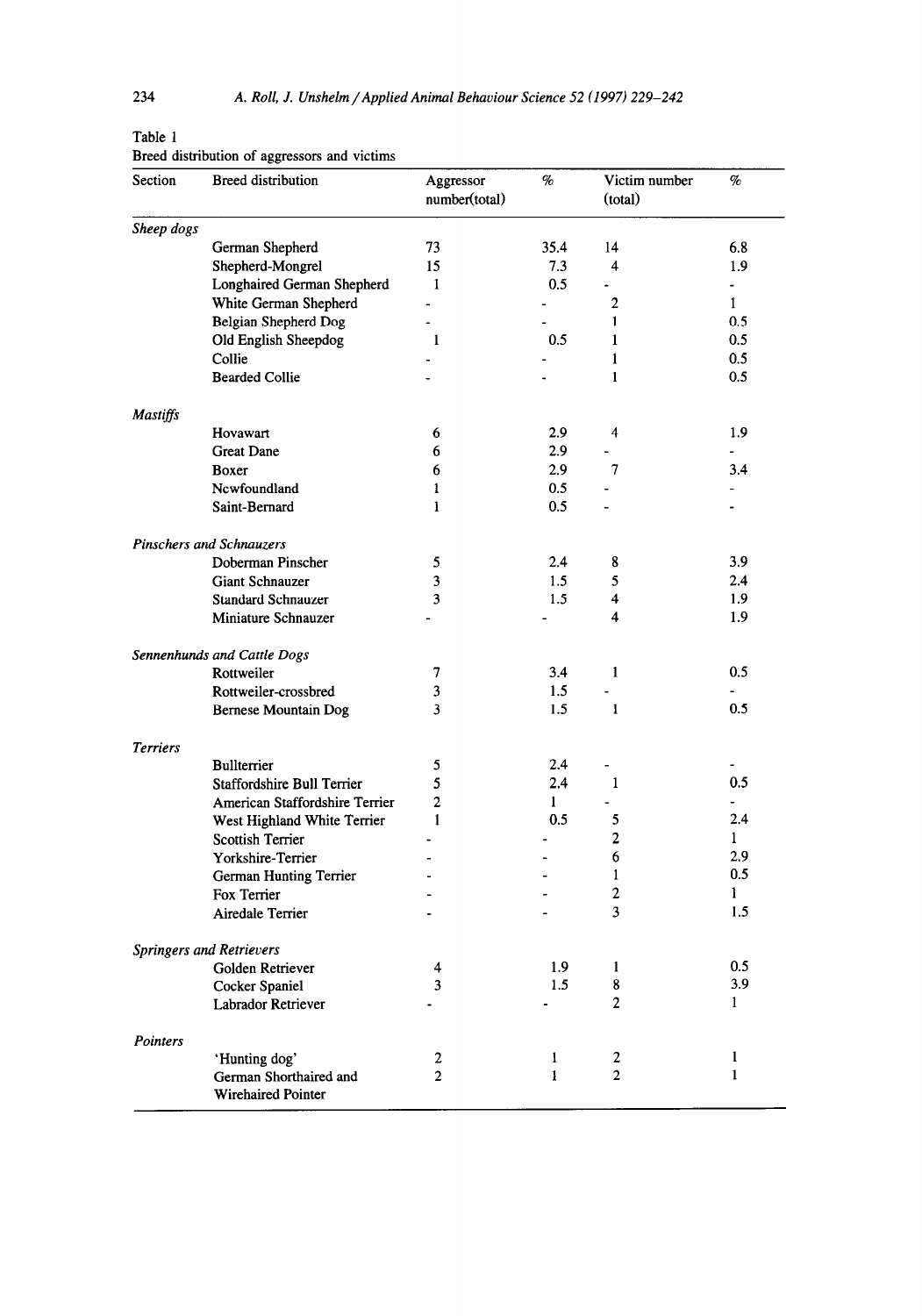| Section            | <b>Breed distribution</b>               | Aggressor<br>number(total) | $\%$           | Victim number<br>(total) | $\%$           |
|--------------------|-----------------------------------------|----------------------------|----------------|--------------------------|----------------|
| Pointers           |                                         |                            |                |                          |                |
|                    | Small and Large                         | $\overline{2}$             | $\mathbf{1}$   | 3                        | 1.5            |
|                    | Munsterländer                           |                            |                |                          |                |
|                    | English and Irish Setter                | $\overline{2}$             | $\mathbf{1}$   | $\overline{a}$           | $\mathbf{1}$   |
|                    | Weimaraner                              | $\mathbf{1}$               | 0.5            | L.                       | ÷.<br>0.5      |
|                    | English Pointer                         |                            |                | $\mathbf{1}$             |                |
| Poodles            |                                         |                            |                |                          |                |
|                    | <b>Standard and Miniature</b><br>Poodle | 3                          | 1.5            | 14                       | 6.8            |
| <b>Nordic Dogs</b> |                                         |                            |                |                          |                |
|                    | Alaskan Malamute                        | 2                          | $\mathbf{1}$   |                          |                |
|                    | Chow-Chow                               | 1                          | 0.5            |                          |                |
|                    | Husky                                   | $\mathbf{1}$               | 0.5            | $\mathbf{1}$             | 0.5            |
|                    | Scent- and Bloodhounds                  |                            |                |                          |                |
|                    | Long-, Short-Roughhaired<br>Dachshund   | 3                          | 1.5            | 17                       | 8.3            |
|                    | Beagle                                  | $\overline{\phantom{a}}$   |                | 5                        | 3.4            |
|                    | Dalmatian                               | ÷.                         |                | $\mathbf{1}$             | 0.5            |
|                    | Northern and Southern Windhounds        |                            |                |                          |                |
|                    | Afghan                                  | $\overline{2}$             | 1              | $\mathbf{1}$             | 0.5            |
|                    | Irish Wolfhound                         | $\mathbf{1}$               | 0.5            |                          |                |
|                    | Greyhound                               | ä,                         |                | $\mathbf{1}$             | 0.5            |
| Points             |                                         |                            |                |                          |                |
|                    | <b>Wolf Spitz</b>                       | $\mathbf{1}$               | 0.5            | $\mathbf{1}$             | 0.5            |
| <b>Herder Dogs</b> |                                         |                            |                |                          |                |
|                    | Pyrenean Mountain Dog                   |                            |                | $\overline{2}$           | $\mathbf{1}$   |
| Other breeds       |                                         |                            |                |                          |                |
|                    | Pit Bull Terrier                        | 5                          | 2.4            |                          | $\overline{a}$ |
|                    | Rhodesian Ridgeback                     | 4                          | 1.9            | 2                        | 1              |
|                    | Pekingese                               | $\overline{\phantom{a}}$   |                | 3                        | 1.5            |
|                    | Akita Inu                               | ÷.                         |                | $\overline{c}$           | $\mathbf{1}$   |
| Mongrels           |                                         |                            |                |                          |                |
|                    | Large ( $>$ 20 kg)                      | 9                          | 4.4            | 15                       | 7.3            |
|                    | Middle $(10-20$ kg)                     | 4                          | 1.9            | 29                       | 14             |
|                    | Small $(< 10 kg)$                       | ä,                         | $\blacksquare$ | 6                        | 2.9            |
| Breeds unknown     |                                         | 7                          | 3.4            | 4                        | 1.9            |
| Total number       |                                         | 206                        | 100            | 203                      | 100            |

#### Table 1 (continued)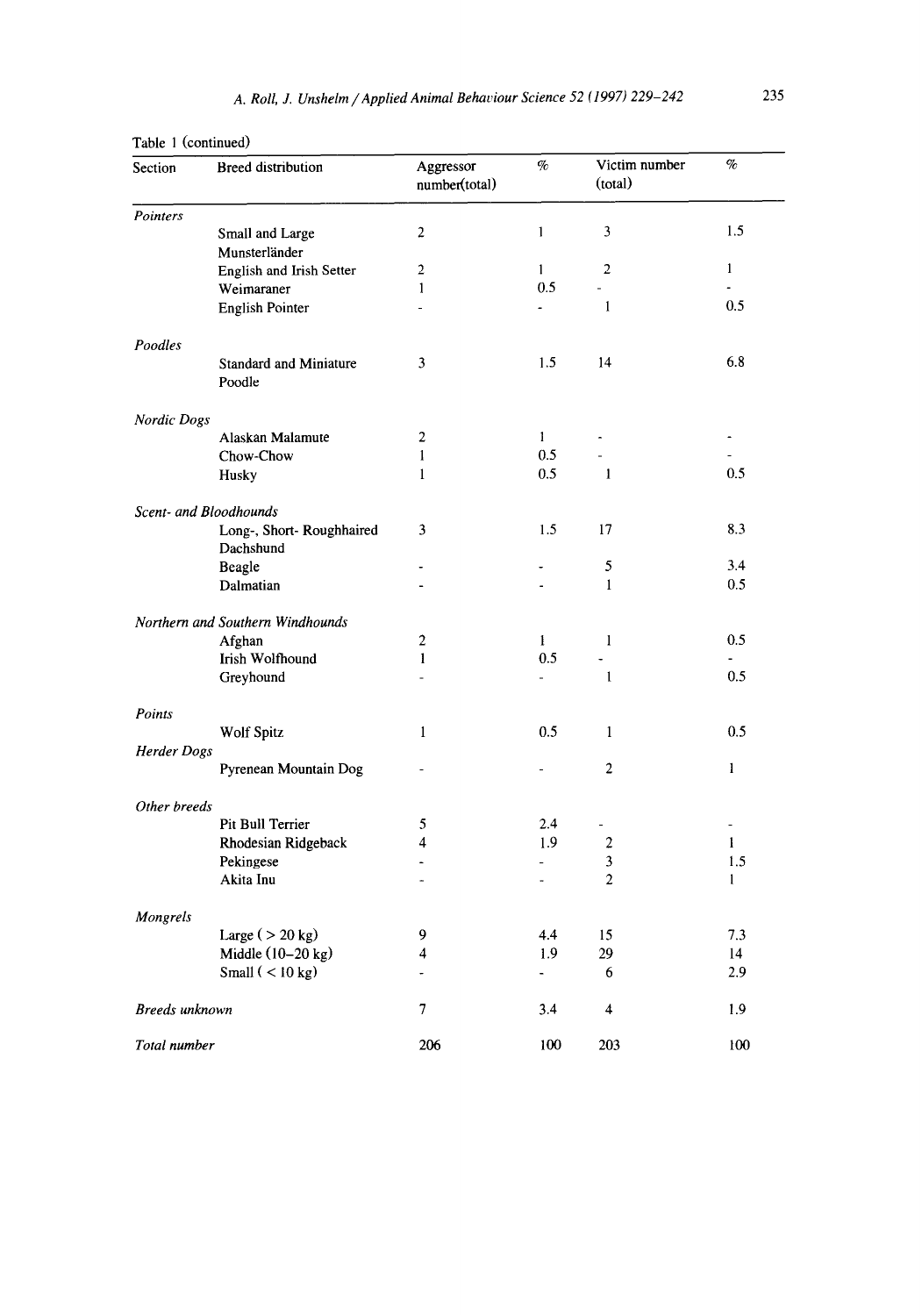|           | <b>Breeds</b>                                              | Involvement with<br>the authors $(\%)$ | Occurrence<br>In Germany<br>$(VDH)(\%)$ |  |
|-----------|------------------------------------------------------------|----------------------------------------|-----------------------------------------|--|
| Aggressor | German Shepherd                                            | 35.4                                   | 28.7                                    |  |
|           | Shepherd-Mongrel                                           | 7.3                                    |                                         |  |
|           | Bullterrier, Staffordshire Bull<br>American Staff. Terrier | 5.8                                    | 1.2                                     |  |
|           | Mongrels $> 20$ kg                                         | 4.4                                    |                                         |  |
|           | Rottweiler                                                 | 3.4                                    | 2.8                                     |  |
|           | Hovawart                                                   | 2.9                                    | 0.8                                     |  |
|           | <b>Great Dane</b>                                          | 2.9                                    | 1.2                                     |  |
|           | Boxer                                                      | 2.9                                    | 2.8                                     |  |
|           | Doberman Pinscher                                          | 2.4                                    | 1.2                                     |  |
|           | Pit Bull Terrier                                           | 2.4                                    |                                         |  |
| Victim    | Mongrels 10-20 kg                                          | 14.0                                   |                                         |  |
|           | Dachshund                                                  | 8.3                                    | 17.3                                    |  |
|           | Mongrels $> 20$ kg                                         | 7.3                                    |                                         |  |
|           | German Shepherd                                            | 6.8                                    | 28.7                                    |  |
|           | Poodle                                                     | 6.8                                    | 2.8                                     |  |
|           | Doberman Pinscher                                          | 3.9                                    | 1.2                                     |  |
|           | Cocker Spaniel                                             | 3.9                                    | 2.6                                     |  |
|           | Boxer                                                      | 3.4                                    | 2.8                                     |  |
|           | Yorkshire Terrier                                          | 2.9                                    | 2.1                                     |  |
|           | Mongrels $<$ 10 kg                                         | 2.9                                    |                                         |  |
|           | West Highland White Terrier                                | 2.4                                    | 1.5                                     |  |

Table 2

Frequency of occurrence of the breeds involved as aggressors and victims in %

The training of a dog is clearly related to its membership in the group of victims or aggressors. Dogs that bit in the past, were 'trained' by hitting or shaking on certain occasions. Dog owners using training methods involving clear commands, shouting, and



Fig. 1. Distribution of aggressors' and victims' gender.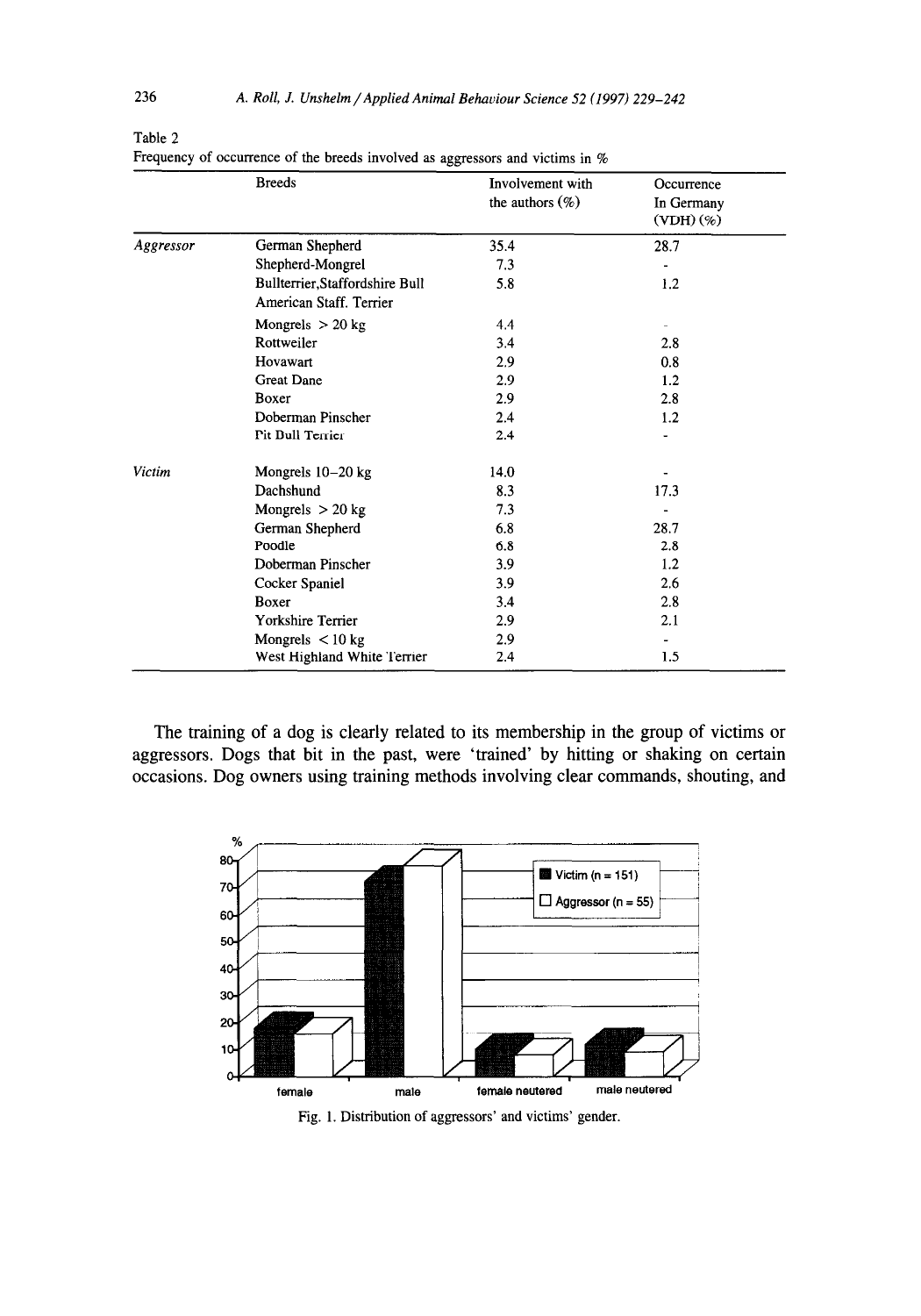

Fig. 4. Frequency of intraspecific contact without leashes.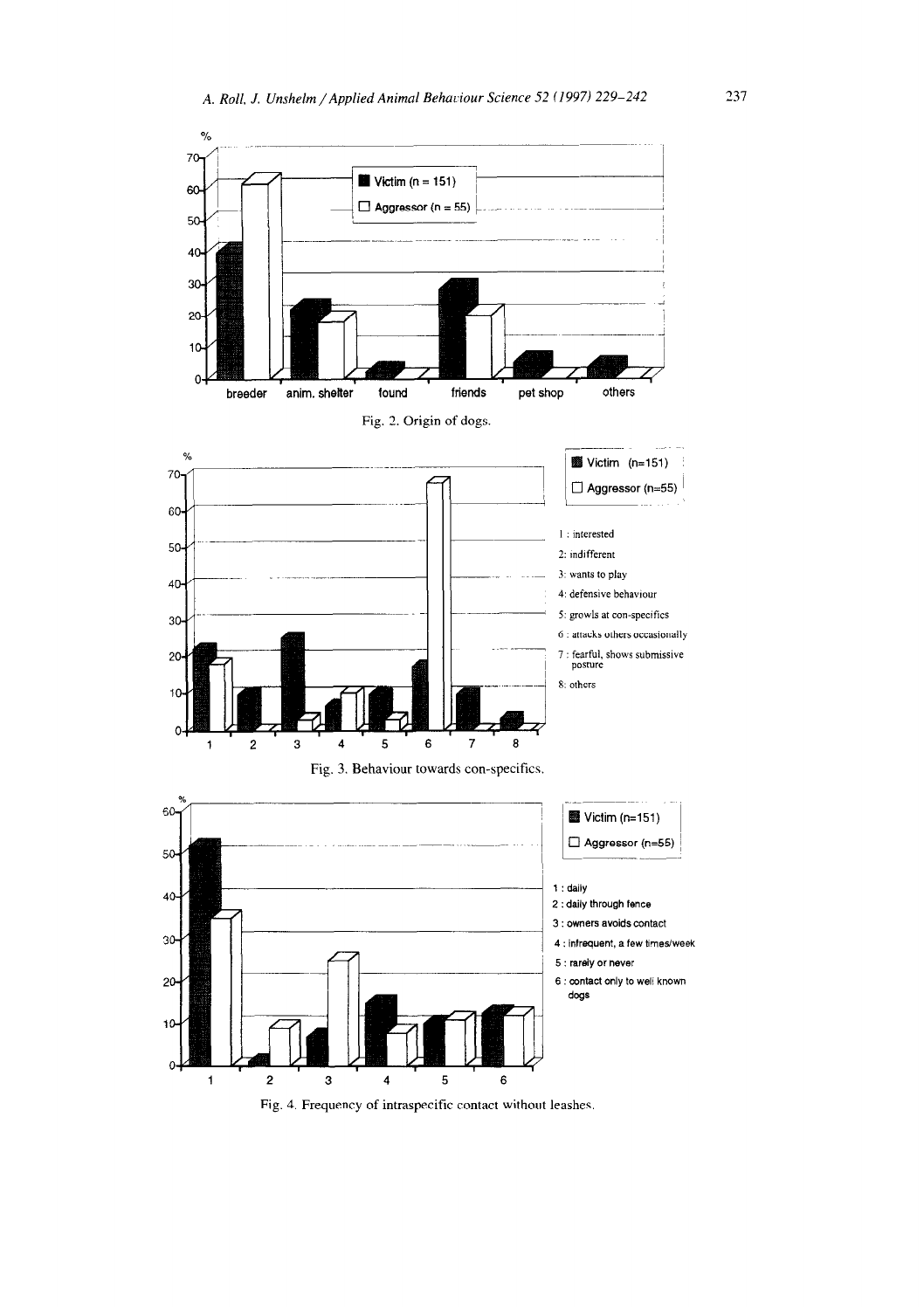

Fig. 5. Were aggressors and victims kept on leashes?

warning the dog with the help of gestures, mostly own dogs that are bitten by others (Fig. 7). Asking dog owners about the importance of obedience training in dogs (Fig. 81, shows that dogs which initiated a fight are mostly owned by persons believing that dogs will get out of control without certain training, or persons that own a dog for a specific



Fig. 6. Owners' gender.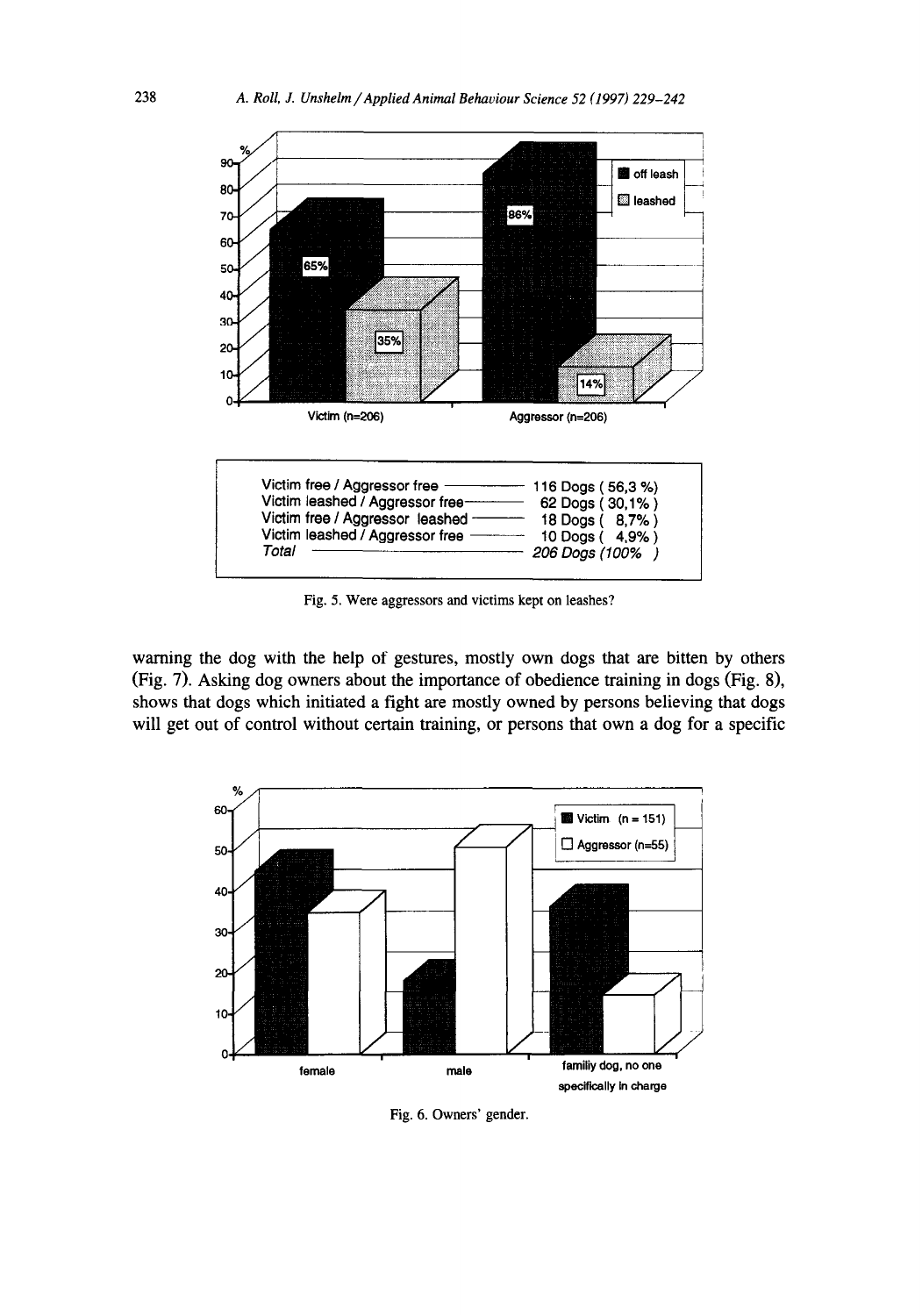

Fig. 7. Training methods.

use. Owners who believe that training should be fun, that it is generally advantageous to have an obedient dog, or even believe that it is irrelevant if a dog is trained or not, will own a dog that is more likely to be the victim of a fight.

The purpose of keeping a dog and the age of the owner are also closely related (Table 3). Owners up to the age of 29 years regard the dog as a full family member. In contrast to this situation, many older dog owners regard a dog as a child substitute. More dog owners within the group of people who are 50 years and older (28%) feel that the dog helps to prevent loneliness, compared with people up to the age of 29 years  $(9.5\%)$ . Dogs that are kept for reasons of security belong mostly to owners between 30 and 49



Fig. 8. How important is/was the dog's training to the owner?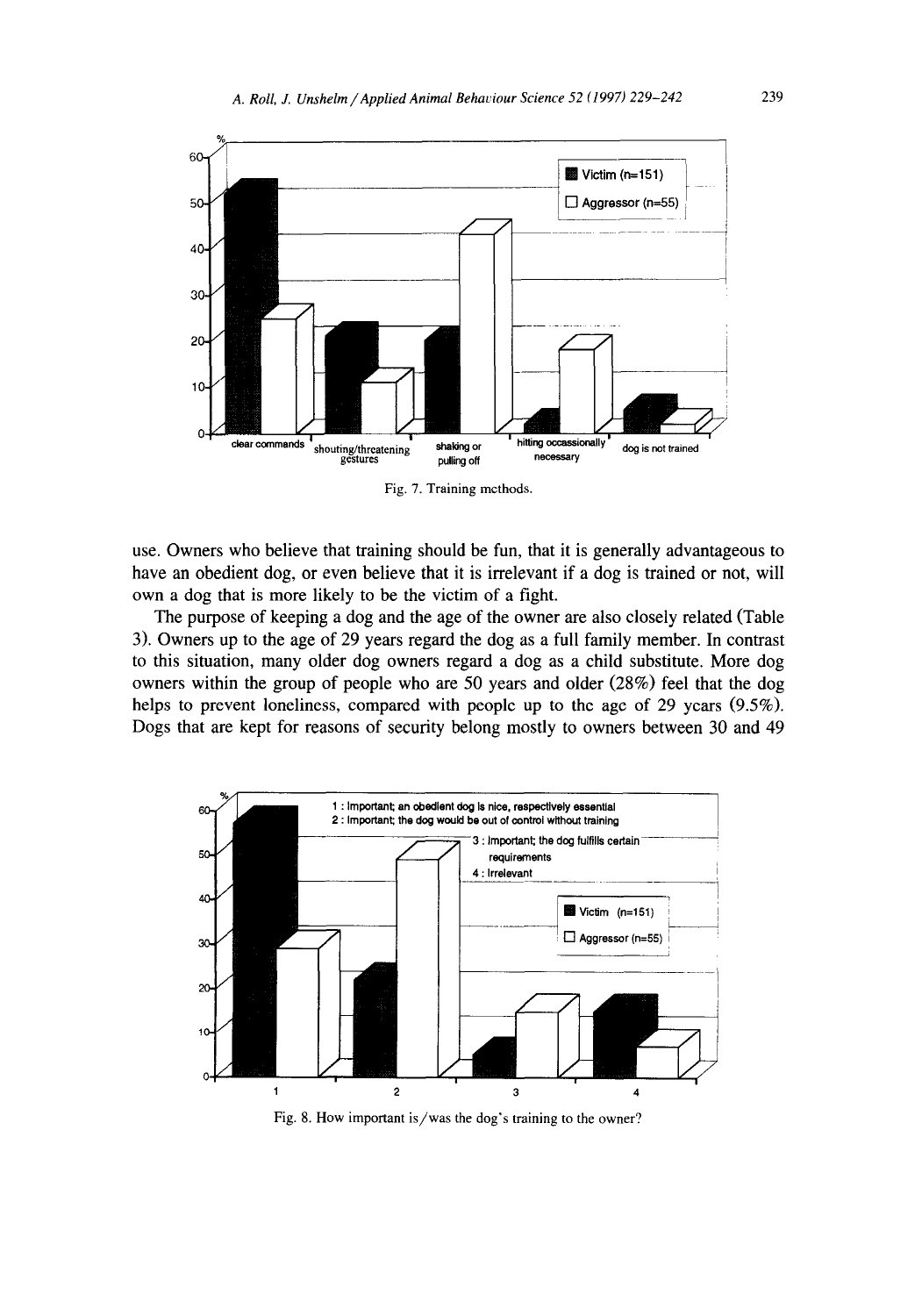| Up to $29$ | $30 - 49$ | 50   |  |
|------------|-----------|------|--|
| Age $(\%)$ |           |      |  |
|            |           |      |  |
| 57.1       | 43.5      | 36.4 |  |
| 4.8        | 14.2      | 24.1 |  |
| 9.5        | 13.1      | 28   |  |
| 9.5        | 6         | 5.7  |  |
| 4.8        | 15.8      | 2.3  |  |
| 4.8        | 1.9       | 2.3  |  |
| 9.5        | 5.5       | 1.1  |  |
| 100%       | 100%      | 100% |  |
|            |           |      |  |

Table 3 Comparison of the owners' age and the dogs' function within the household

years of age. Younger persons emphasize the dog's role for the family. Dogs are rarely regarded as 'just an animal' if the owners belong to the group of 50 years and older, but rather as a companion or partner in life.

Summarizing these results and other qualitative observations on the groups of owners of aggressive dogs and dogs that are bitten by others leads to interesting differences. Dogs that are known to be aggressive are mostly owned my males who work independently or in academics. The owners are typically aged 30 to 39 and they commonly do not develop an emotional relationship with their dogs; they consciously select specific breeds, show interest in Schutzhund training, or purchase dogs with the intention of keeping them for reasons of security. Within this group, the dog's obedience is commonly achieved by the use of physical force. Many of these men have owned dogs for most of their lives. During a dog fight, they tend to behave in a rather passive manner and shout at the animal after the fight has ended. However, 40% of these owners show no reaction whatsoever, even after the fight.

Persons owning so-called 'victims' also have certain characteristics in common: many are women, commonly housewives or recipients of social pensions. Dogs are often kept for the prevention of loneliness. They are usually not selected by breed at the time of the purchase, It is important to many members of this group that the dog provides a feeling of safety. Generally, comparably low amounts of pressure are used during the dog's training. Fewer persons stated that they had always owned dogs, relative to the owners of aggressive dogs. Typically, the dogs that are bitten by others will find consolation from their owners after the fight.

| Table 4               |  |  |
|-----------------------|--|--|
| Location of the fight |  |  |

|           | Public<br>Park<br>street |      | $On/in$ front of<br>Fields and<br>woods<br>own property |      | In buildings<br>$On/in$ front of<br>property of<br>the other dog |     |  |
|-----------|--------------------------|------|---------------------------------------------------------|------|------------------------------------------------------------------|-----|--|
| $n = 206$ | 54                       | 50   | 46                                                      | 25   | 20                                                               |     |  |
| $\%$      | 26.2                     | 24.3 | 22.3                                                    | 12.1 | 9.7                                                              | 5.3 |  |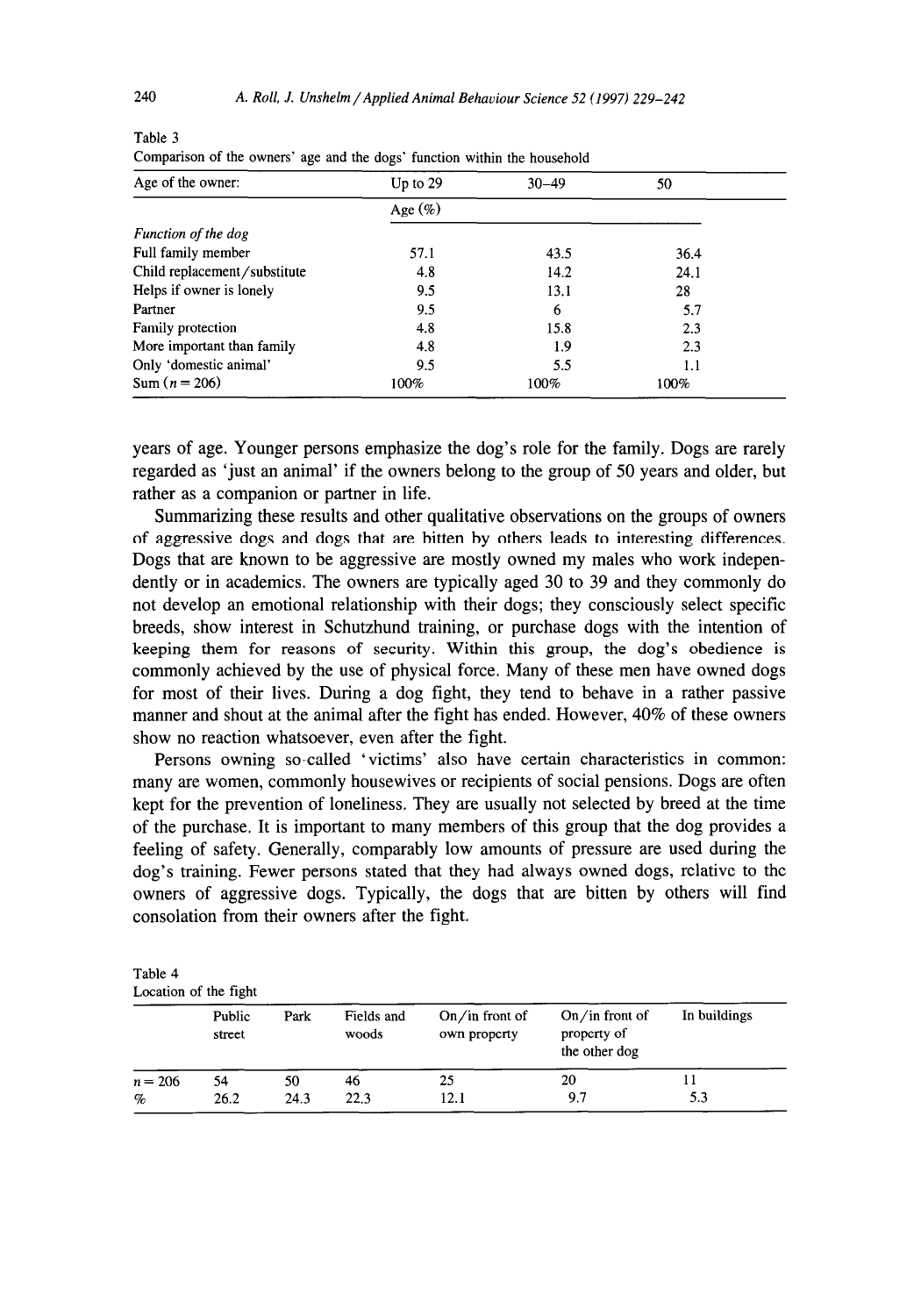|           | Time of the fight |      |           |         |              |  |  |  |
|-----------|-------------------|------|-----------|---------|--------------|--|--|--|
|           | Morning           | Noon | Afternoon | Evening | After sunset |  |  |  |
| $n = 206$ | 40                | 30   |           | 39      | 20           |  |  |  |
| %         | 19.4              | 14.6 | 47.1      | 18.9    | 9.7          |  |  |  |

Unrelated to whether the dog is the victim or aggressor in a fight, Tables 4 and 5 show the location and time of fights. Three quarters of all fights take place in public places, such as streets, parks, and fields. Twenty-one percent of the fights occur on the property of one of the owners or close by, and about 5% of all fights took place inside public buildings. Forty-seven percent of the incidents occurred during the afternoon (Table 5), and two thirds of all fights took place during the afternoon or at night, which is probably related to the fact that most owners walk their dogs after work.

Table 6 shows the distribution of aggressors and the degree of injury of the victim. It is remarkable that five out of eight fights which led to the death of the victim involved the clearly over-represented group of fighting dogs. Three lethal injuries were caused by American Staffordshire Terriers, one death was caused by a Bull Terrier, and another dog died after a fight with a Pit Bull Terrier. The remaining three deaths of a dog after a fight were caused by German Shepherds and by a Rottweiler. A similar over-representation of specific breeds can be seen in cases in which the victim suffered serious injuries. caused by German Shepherds and German Shepherd mongrels in more than half of all cases, but also a high number of Bull Terriers, Staffordshire Terriers, American Staffordshire Terriers, and Pit Bull Terriers. One can conclude that the severity of an injury is related to a breed specific aggressiveness. However, it is important to keep in mind that the owner's decision to purchase specific breeds is of great influence, as well as the role of mood induction by the owner.

| Most common breeds of aggressors          | Degree of injury (victim) |        |        |                |        |  |
|-------------------------------------------|---------------------------|--------|--------|----------------|--------|--|
|                                           | None                      | Slight | Middle | <b>Serious</b> | Lethal |  |
| German Shepherd ( $n = 73$ )              |                           | 19     | 36     | 16             |        |  |
| Shepherd-Mongrel ( $n = 15$ )             |                           | 8      |        |                |        |  |
| Hovawart $(n=6)$                          |                           |        |        |                |        |  |
| Great Dane $(n=6)$                        |                           |        |        |                |        |  |
| Boxer $(n=6)$                             |                           |        |        |                |        |  |
| Doberman Pinscher ( $n = 5$ )             |                           |        |        |                |        |  |
| Rottweiler $(n = 7)$                      |                           |        |        |                |        |  |
| Bullterrier ( $n = 5$ )                   |                           |        |        |                |        |  |
| Staffordshire Bull Terrier( $n = 5$ )     |                           |        |        |                |        |  |
| American StaffordshireTerrier ( $n = 5$ ) |                           |        |        |                |        |  |
| Pit Bull $(n = 5)$                        |                           |        |        |                |        |  |
| Mongrels ( $n = 13$ )                     |                           |        |        |                |        |  |
| Totals $(n = 151)$                        |                           | 49     | 61     | 32.            |        |  |
| Y.                                        | 0.7                       | 32.5   | 40.4   | 21.2           | 5.3    |  |

Table 6 Inquiries of victims by the most common aggressors

Table 5